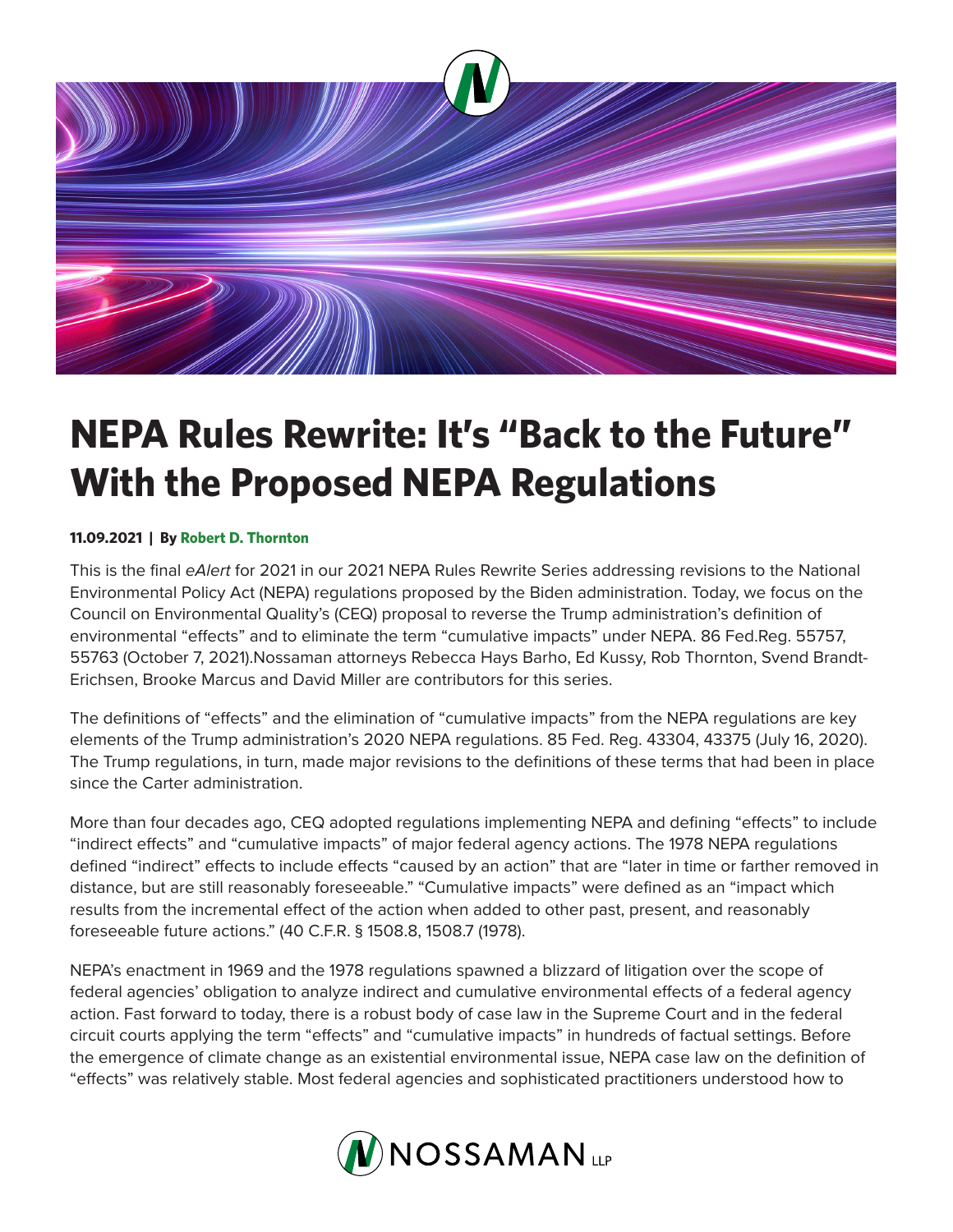structure an analysis of a project's effects sufficiently enough to survive judicial scrutiny. NEPA evaluations of indirect and cumulative impacts are assisted by increasingly complex federal and state environmental laws setting substantive regulatory standards and by sophisticated analytical models of cumulative air, water and other environmental impacts.

Along comes climate change and a new round of federal litigation raising new and difficult questions regarding the reach of the NEPA obligation to evaluate indirect and cumulative impacts. The elephants (or perhaps the polar bears) in the room here are fossil fuel energy related projects (e.g., coal and natural gas power plants) with material greenhouse gas emissions.

Climate change is the quintessential example of a "cumulative impact." Virtually every human activity of the modern world involves carbon emissions. But no single activity emits carbon in an amount to individually and measurably alter the climate. The consensus of the international scientific community is that cumulative carbon emissions around the world since the dawn of the industrial revolution are having profound climate impacts and that without very large greenhouse gas emission reductions, these impacts will become increasingly severe and could be irreversible. The leaders of the world meeting this month in Scotland reiterated the urgency of achieving a net zero of carbon emissions by 2050 to avoid an irreversible tipping point.

The urgency of the climate challenge confounds the NEPA obligation that federal agencies evaluate the effects that are later in time, but still "reasonably foreseeable." How much later in time? What is "reasonably foreseeable"? Does a coal-fired power plant or a natural gas field in North Dakota have a "reasonable foreseeable" relationship to the reduction in Arctic Ocean sea ice and associated impacts on marine mammals living about and below the ice? Or does it contribute in a foreseeable way to changes in precipitation occurring in the western United States or flooding in the Mississippi River basin?

The Trump administration attempted to address these questions by requiring a "reasonably close causal relationship" between the federal action and the "effects." The regulations provided that:

A 'but for' causal relationship is insufficient to make an agency responsible for a particular effect under NEPA. Effects should generally not be considered if they are remote in time, geographically remote, or the product of a lengthy causal chain. Effects do not include those effects that the agency has no ability to prevent due to its limited statutory authority or would occur regardless of the proposed action. 85 Fed. Reg. 43304, 43375 (July16, 2020).

The regulation also eliminated the term "cumulative impact."

Five lawsuits challenged the Trump regulations on a variety of grounds. The lawsuits zeroed in on the elimination of the term "cumulative impacts" and on the narrowing of the definition of "effects." In response to Biden administration requests, the courts have temporarily stayed the litigation.

The new regulations proposed by the Biden administration will, in large part, return the regulatory definitions of "effects" and "cumulative impacts" to the 1978 NEPA regulations. CEQ explained that the reinstatement of the 1978 definitions would insure that agencies consider the full range of reasonably foreseeable effects in the NEPA process, even if the pollution is remote in time or geographically remote from the proposed action. CEQ also stated "that even where an agency does not exercise regulatory authority over all aspects of a problem, it may be appropriate to consider and compare the air pollution and